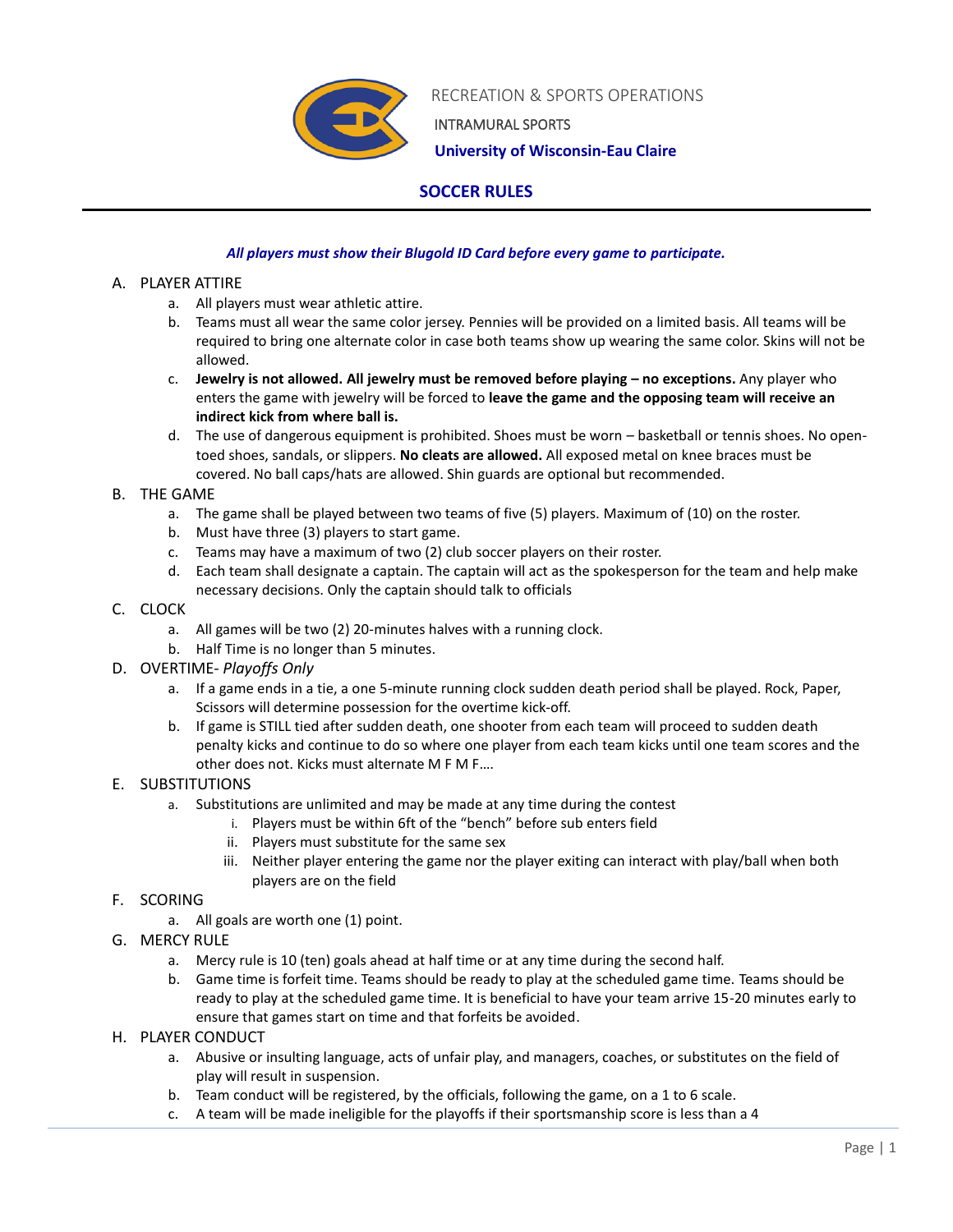- d. Yellow cards and red cards will be given to players for fouls that are stated in the "Direct Kick Violations" under the "DEFINITION OF PLAYING TERMS" section. The degree of the foul will be determined by the referee. It is in his/her judgment to hand out a yellow or red card based on the severity of the foul.
- e. Two yellow cards or one red card in a game constitutes an ejection. If a team receives, four yellows, or 2 yellows and 1 red, the game will be ended immediately and will result in a forfeit.
- f. **Any slide tackling is a yellow, if official deems the tackle to be excessively dangerous an automatic red card may be given.**

## I. POSESSION

- a. Possession will be determined in Captain's Meeting by game of Rock, Paper, Scissors
	- i. The winner may choose possession or side to defend, and possession will switch at second half.

## J. TEAM BOX

- a. Only players and one (**1**) coach may be in the box behind the net (team bench).
- b. All other fans and spectators must remain in the spectator viewing areas designated by the Competitive Sports staff.
	- i. Any player, coach, or fan that interferes with the play of the game is subject to a technical foul or removal from the playing area.

### K. DEFINITION OF PLAYING TERMS

- a. Rules not specifically covered can be found in the NFHS soccer rule book.
- b. Direct Kick: May be kicked in any direction and a goal can be scored without the ball being touched by another player after it has been kicked initially.
- c. Indirect Kick: May be kicked in any direction and a goal cannot be scored unless the ball is touched by another player before it enters the goal.
- d. Kick Off: A direct kick used to put the ball in play from the center circle at the beginning of each half and after each score. Ball must go forward at least 27 inches and must be touched by another player before the kicker can play the ball again. The opposing team must be outside the kickoff circle prior to the initial pass.
- e. Drop Ball: The ball is put into play by the referee, by being dropped between two opponents. The ball becomes live when it touches the ground. This takes place when two opponents cause the ball to go out-of-bounds simultaneously, or two (2) fouls are committed simultaneously, or to resume play after stopping for an injury. There will be no drop balls in the penalty area. The ball will be dropped at the nearest point outside the penalty area in the field of play.
- f. Out-of-Bounds: If the ball *goes out-of-bounds* in the special marked area or hits ceiling (includes hanging structures) the team that did not touch the ball last, puts the ball into play by a free kick from the spot where the ball went out. Players on the defending team may be no closer than five (5) yards during the free kick.
	- i. If an attacking player hits the ball into the coned area, a goal kick is awarded
	- ii. If a defending player hits the ball into the coned area, a corner kick is awarded
	- iii. If the ball *goes out-of-bounds* into the coned area behind a goal, goal/corner kick is awarded
- g. No offsides rules shall be enforced
- h. Goalkeepers: can touch the ball with their hands inside the goalkeeper box surrounding the goal.
	- i. If a goalkeeper touches the ball with their hands outside of the goalkeeper box, a handball is awarded to the opposing team.
	- ii. Goalkeepers cannot throw the ball over the midline without contact from the ground or a player.
	- iii. Goalkeepers cannot punt the ball.
	- iv. Goalkeepers cannot dribble the ball past the midline.
	- v. Goalkeepers cannot hold the ball for more than 5 seconds.
	- vi. A goalie throw-in or roll may NOT carry over mid-line without being touched by another player regardless of whether the ball is on the court or in the air. Any time the goalie picks up the ball, they may NOT play it over the mid-line with their feet or hands. THE PENALTY: Indirect free kick at the nearest point the ball carried over the mid - line. At no time may a goalkeeper throw, punt, or drop kick over the mid - line in the air.
	- vii. Goalies may play the ball across the mid-line with their feet, so long as they never had possession of the ball with their hands at any point.
- i. FREE KICKS
	- *i.* A *direct kick* can result in a goal being scored directly from the kick.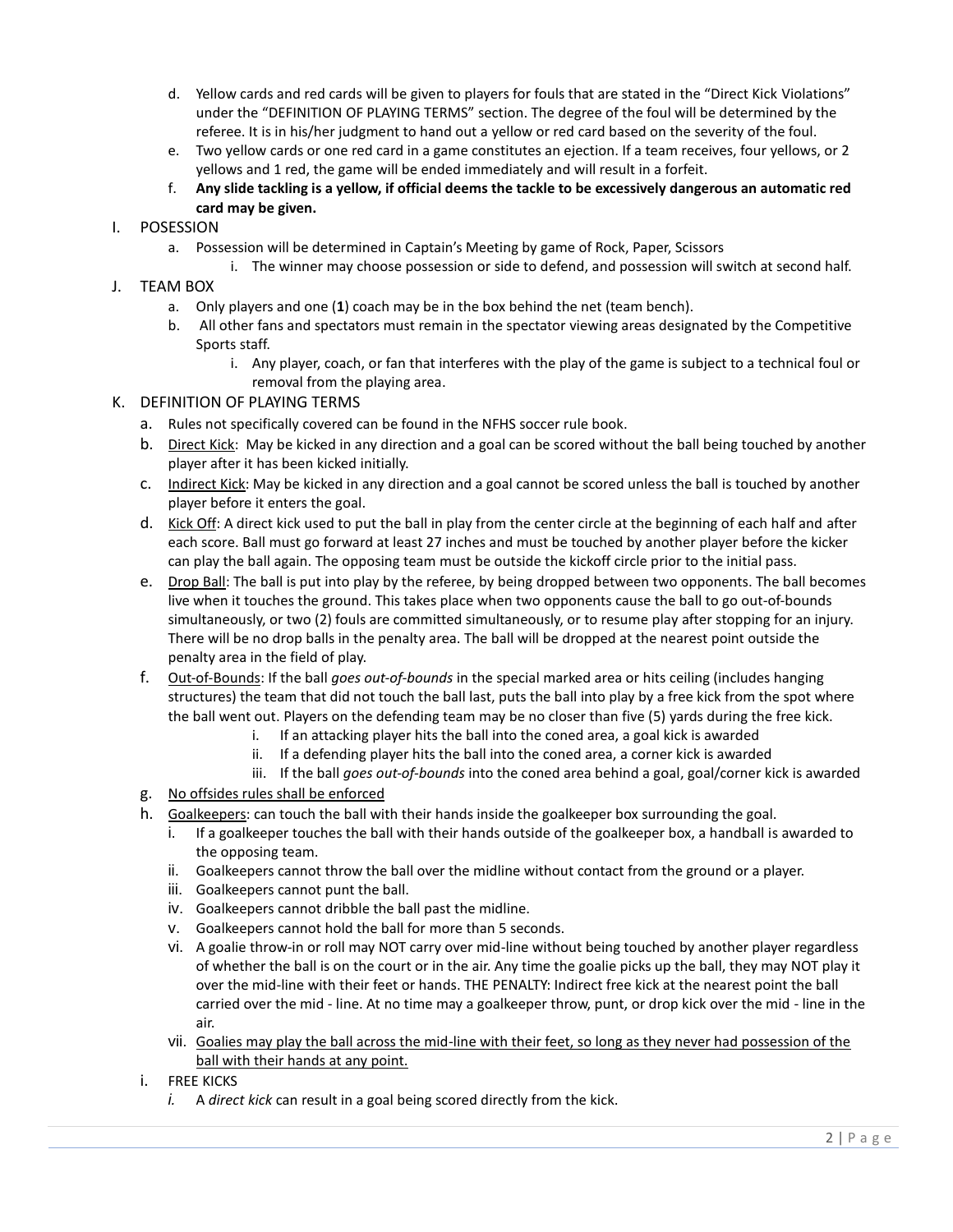- *ii.* An *indirect kick* cannot result in a goal being scored directly from the kick. Another player (from either team) must first touch the ball before a goal can be scored.
- *iii.* Any player on the offended team may take a free kick.
- *iv.* Players on the defending team may be no closer than five (5) yards. The defending players are not allowed to cross the 5-yard barrier until after the ball is touched by the attacking team. If the defenders are not 5 yards away, delay the kick until they move outside the boundary. If the defending team stands in front of the ball to delay the kicking for any reason, referee will give a verbal warning. If he/she persists, a yellow card may be issued.
- *v.* If the penalty occurs within the point arc only one (1) defending player may stay in front of the ball and must remain five (5) yards away if possible
- *vi.* The ball must be stationary before it is kicked. If not, the kick must be retaken.
- *vii.* The ball may be kicked in any direction and is in play immediately (unless being played out of a team's own penalty area, in this case, the ball is not in play until it is beyond the penalty area).
- *viii.* The kicker may not be the first to touch the ball after it is kicked.

### j. PENALTY KICKS

- *ix.* For penalties resulting from a goalie box violation by the defending team or the goalie using their hands outside of the goalie box
	- o The shooter will line up at the top of the half circle
	- $\circ$  Only the shooter and the goalie will be allowed withing the arc, all other players will remain outside of the 3-point arc

### k. DIRECT KICK VIOLATIONS

- i. If any of the below fouls are committed outside the penalty area by either team, a direct kick is awarded to the opponents at the spot of the foul.
- ii. If the defensive team, inside their own penalty area, commits any of the following fouls, a penalty kick is awarded to the offensive team…
	- 1. Kicks, strikes, attempt to strike, or kick
	- 2. Tripping of an opponent
	- 3. Use of arms or hands on the ball intentionally, handling
	- 4. Dangerously charging an opponent dangerously.
	- 5. Holding or pushing
	- 6. Charging the goalkeeper
	- 7. Goalie carrying the ball outside the penalty area
	- 8. Using foul or abusive language or spitting on other persons
- l. INDIRECT KICK VIOLATIONS
	- i. No goal may be scored unless the ball is touched or played by another player after the kick is made.
		- 1. Goalkeeper handling the ball for more than six (6) seconds with hands
		- 2. Goalkeeper throwing or kicking the ball across midfield in the air
		- 3. Dangerous play
		- 4. Player kicking the ball while being held by the goalkeeper
		- 5. Obstruction
		- 6. Unsportsmanlike conduct other than foul, abusive language or spitting
		- 7. The goalkeeper handling a ball that is thrown into them or kicked to them by their own teammate. (A goalkeeper may handle a ball that is played off the head of their teammate when it is headed back to them).
- L. WALLS
	- a. If play becomes potentially dangerous along the walls, the official will stop play, move the ball away from the wall and restart the game with an indirect kick. It is illegal to use two hands on the wall to gain advantage from another player, obstruction (indirect kick) will be called
	- b. A dangerous charge along the wall will result in an automatic caution (yellow card / 5-minute penalty).
	- c. A violent charge will result in an ejection (red card) official's discretion.

#### **CO-REC SOCCER**

A. PLAYERS